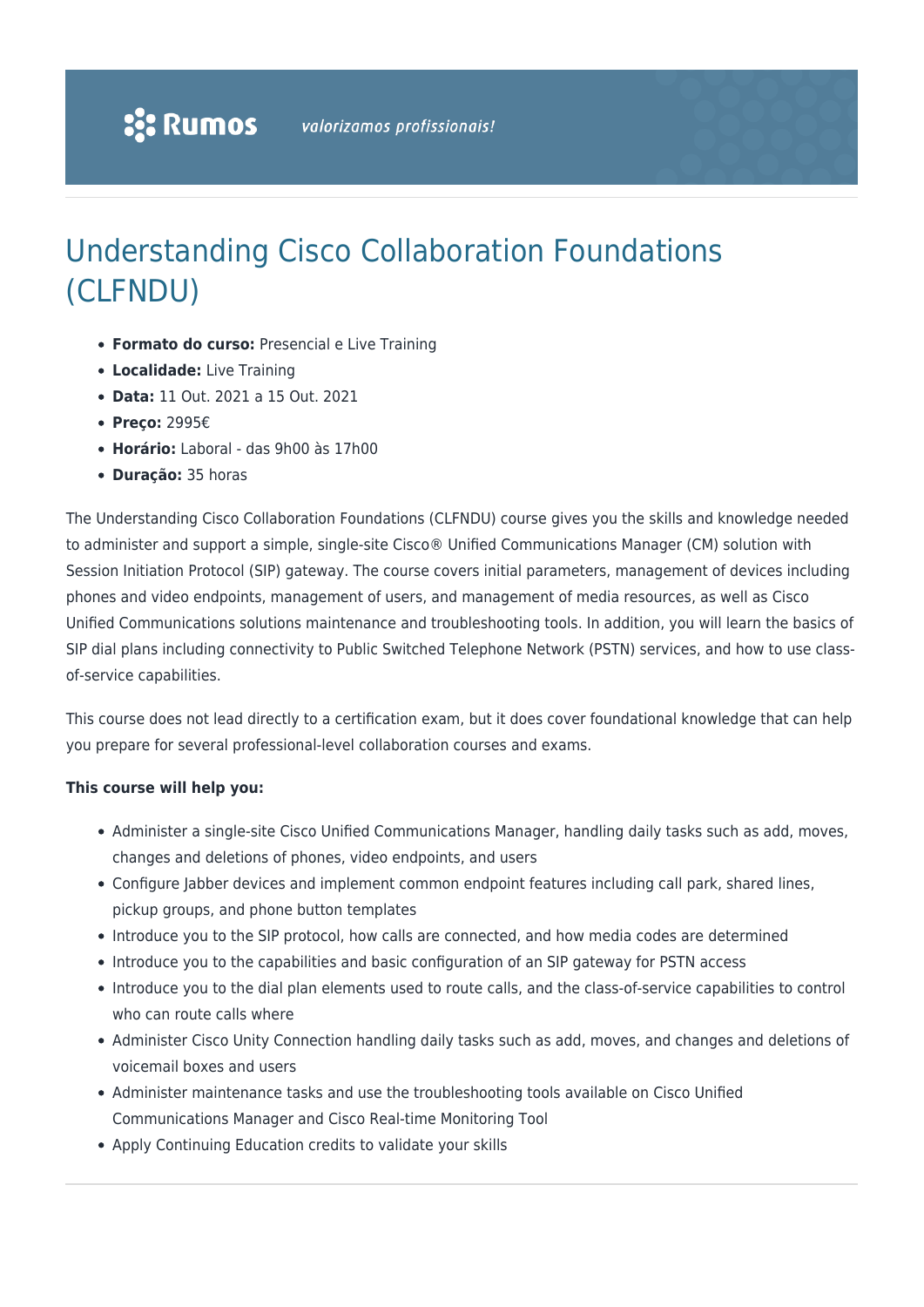## Destinatários

- Students preparing to take the CCNP Collaboration certification
- Network administrators
- Network engineers
- Systems engineers

### Pré-requisitos

This course is intended to be an entry-level course. There are no specific prerequisite Cisco courses; however, the following skills are required:

- Internet web browser usability knowledge and general computer usage
- Knowledge of Cisco Internetwork Operating System (Cisco IOS®) command line

### **Objectivos**

After taking this course, you should be able to:

- Define collaboration and describe the main purpose of key devices in a Cisco collaboration on-premise, hybrid, and cloud deployment model
- Configure and modify required parameters in Cisco Unified Communications Manager (CM) including service activation, enterprise parameters, CM groups, time settings, and device pool
- Deploy and troubleshoot IP phones via auto registration and manual configuration within Cisco Unified CM
- Describe the call setup and teardown process for a SIP device including codec negotiation using Session Description Protocol (SDP) and media channel setup
- Manage Cisco Unified CM user accounts (local and via Lightweight Directory Access Protocol [LDAP]) including the role/group, service profile, UC service, and credential policy
- Configure dial plan elements within a single site Cisco Unified CM deployment including Route Groups, Local Route Group, Route Lists, Route Patterns, Translation Patterns, Transforms, SIP Trunks, and SIP Route Patterns
- Configure Class of Control on Cisco Unified CM to control which devices and lines have access to services
- Configure Cisco Unified CM for Cisco Jabber and implement common endpoint features including call park, softkeys, shared lines, and pickup groups
- Deploy a simple SIP dial plan on a Cisco Integrated Service Routers (ISR) gateway to enable access to the PSTN network
- Manage Cisco UCM access to media resources available within Cisco UCM and Cisco ISR gateways
- Describe tools for reporting and maintenance including Unified Reports, Cisco Real-Time Monitoring Tool (RTMT), Disaster Recovery System (DRS), and Call Detail Records (CDRs) within Cisco Unified CM
- Describe additional considerations for deploying video endpoints in Cisco Unified CM
- Describe the integration of Cisco Unity® with Cisco Unified CM and the default call handler